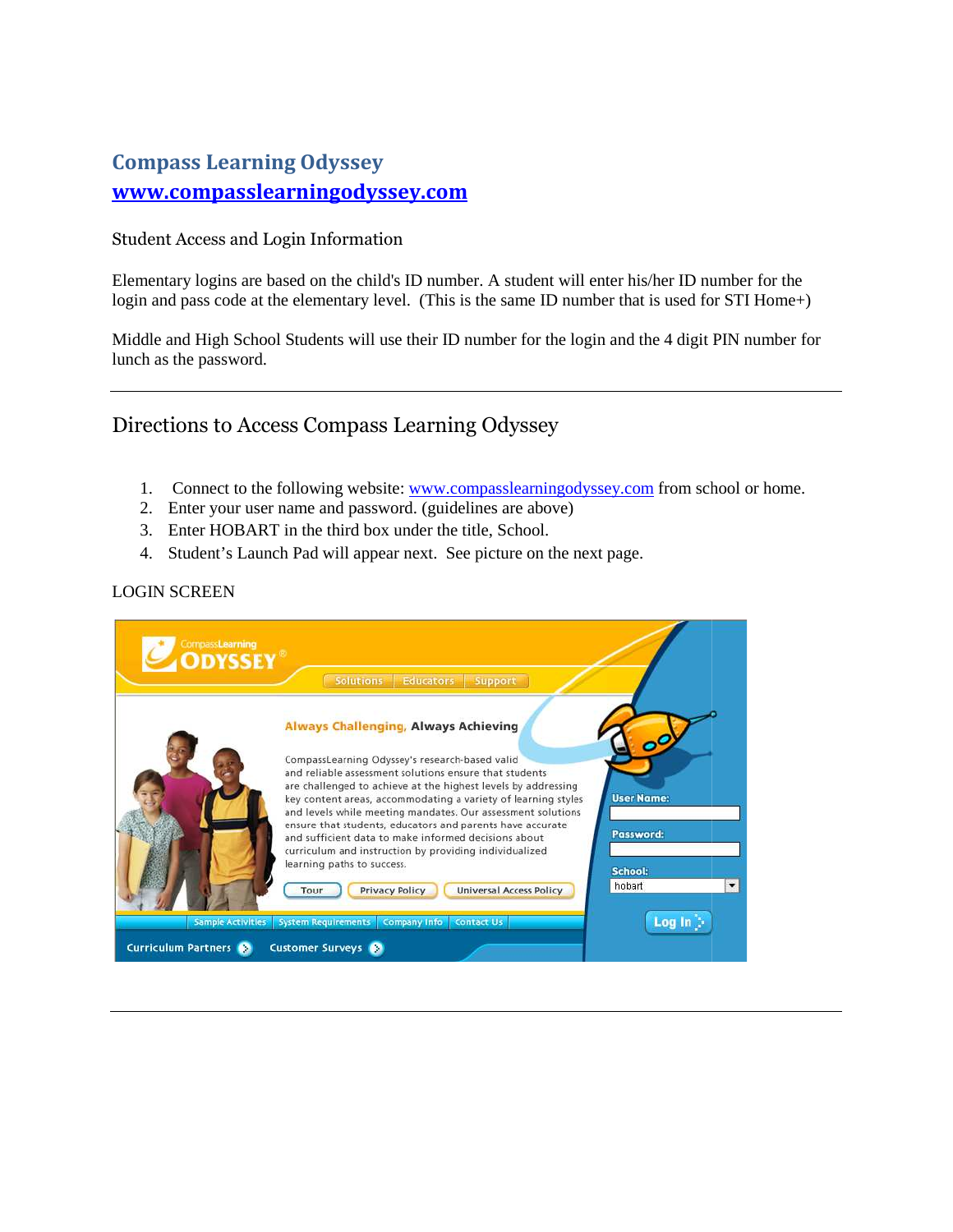## LAUNCH PAD Curriculum Offered Through Compass

Students have access to Brain Buzzers, LA extensions, Language Arts, Math, Science, Social Studies and Thematic Projects. The curriculum that is offered to your child is at his/her grade level. As your child completes assignments the program will monitor the progress and adjust levels according to the students needs. Below is a picture of the student's curriculum once they login. Student's name will appear at the



Opens tool kit of resources for students

standards will appear for students. Click on the icons to access activities and quizzes. Orange rings around the icons indicate that assignments and activities are ready for the student. Students' progress will be monitored by teachers and reported to them directly. Have fun and enjoy learning. Assignments can be started and finished as a student logins.